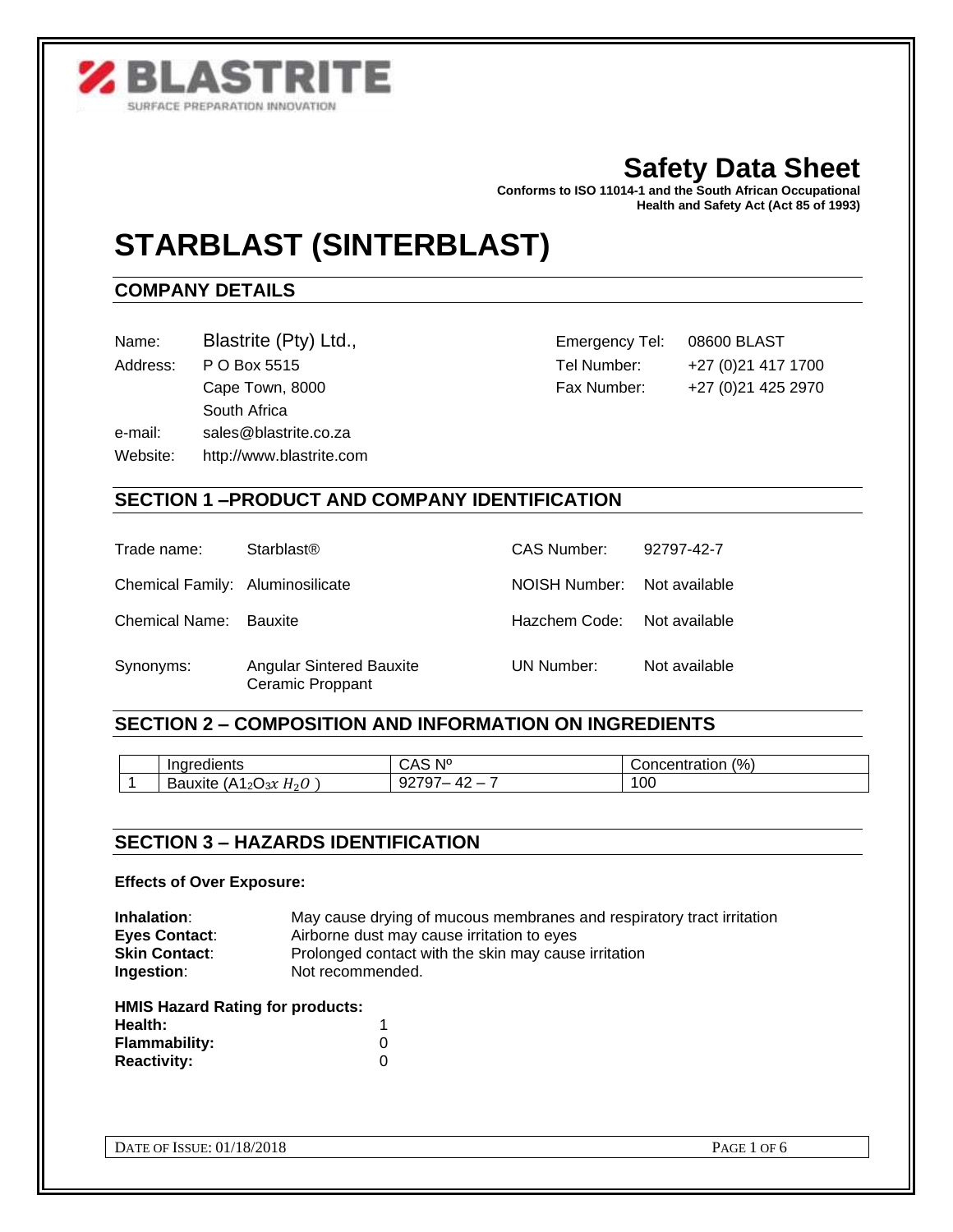

# **SECTION 4 – FIRST AID MEASURES**

| Inhalation:          | Immediate effects are not expected. If high concentrations of dust are inhaled, remove to<br>fresh air. |
|----------------------|---------------------------------------------------------------------------------------------------------|
|                      | If breathing problems occur, get medical attention                                                      |
| <b>Eyes Contact:</b> | Flush eyes with large amounts of water. Consult a physician if irritation persists                      |
| <b>Skin Contact:</b> | Wash the affected area with soap and water. Get medical attention if irritation occurs                  |
| Ingestion:           | Seek medical attention if large quantities are ingested                                                 |

# **SECTION 5 – FIRE FIGHTING MEASURES**

| <b>Flammable properties:</b><br><b>Flash Point:</b><br><b>Extinguisher Media:</b> | Not flammable<br>Not Applicable<br>The product is stable but should be conditioned in big bags of<br>polypropylene or in paper sacks; the use of CO <sub>2</sub> , Dry Chemical |
|-----------------------------------------------------------------------------------|---------------------------------------------------------------------------------------------------------------------------------------------------------------------------------|
| <b>Special Fire Fighting Procedures:</b>                                          | and Foam is recommended.<br>Not Applicable                                                                                                                                      |
| <b>Fire and Explosion Hazards:</b>                                                | Not Applicable                                                                                                                                                                  |
| <b>Hazardous decomposition Products:</b>                                          | Not Applicable                                                                                                                                                                  |
| <b>Fire Fighting Instructions:</b>                                                | Not Applicable                                                                                                                                                                  |

# **SECTION 6 – ACCIDENTAL RELEASE MEASURES**

**Personal precautions Removal of Font of Ignition:** Not Applicable<br> **Control of Dust:** To avoid gener

To avoid generation or dust inhalation; use ventilation when necessary to control the dust; do not eat, drink or smoke in the workplace

**Prevention of the Inhalation and of the Contact with the Skin, Mucous and Eyes:** Use equipments of individual protection according to section 8

| <b>Precaution to the Middle-Atmosphere:</b> |                                                                                       |
|---------------------------------------------|---------------------------------------------------------------------------------------|
| <b>Systems of Alarm:</b>                    | Not Applicable                                                                        |
| <b>Methods for Cleaning:</b>                | Not Applicable                                                                        |
| Recovery:                                   | Not Applicable                                                                        |
| <b>Neutralization:</b>                      | Not Applicable                                                                        |
| <b>Disposition:</b>                         | Not Applicable                                                                        |
| <b>Prevention of Secondary Dangers:</b>     | In case of damage in the packing, the product cause the<br>ground to become slippery. |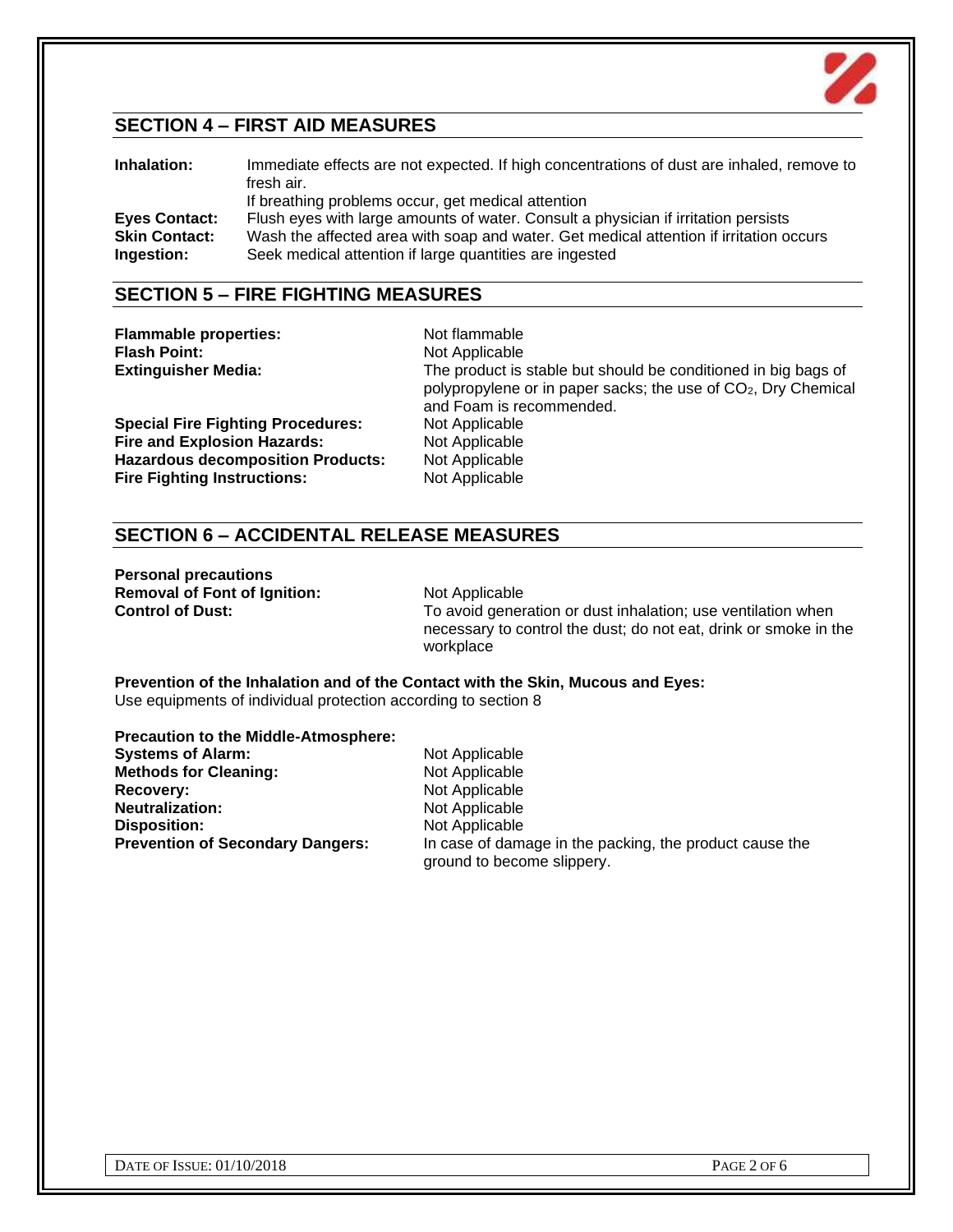

# **SECTION 7 – HANDLING AND STORAGE**

#### **Handling**

#### **Technical measures:**

Special care should be taken with the fastening of the pallets, to avoid bruises due to the projections of the pallets

**Prevention of the Worker's Exhibition:** use equipments of individual protection according to section 8

**Prevention of Fire and Explosion:** Not Applicable

**Precautions for the Handle Safe: to avoid generation or dust inhalation:** Ensure adequate ventilation when necessary to control the dust. Do not eat, drink or smoke in work place

#### **Orientations for the Handle Safe: Individual Man:**

Use mask and safety goggles when dust exceeds tolerance levels.

### **Storage:**

#### **Appropriate Technical measures:** Storage in original packing closed in dry ventilated place. Respect maximum piling up of three pallets or big bags.

### **Conditions of Storage**

#### **Appropriate:**

Packing: polypropylene Big Bag or paper sacks Identification: to use symbol of alert (NFPA 704) Piling up: maximum of 3 big bags Validity: Unlimited

#### **To Avoid:**

Any not recommended packing type; In case of damage in the packing, the product can cause the ground to become slippery.

| <b>Products and Incompatible Materials:</b> | Not Applicable                              |
|---------------------------------------------|---------------------------------------------|
| Safe materials for Packing<br>Recommended:  | Big Bags of Polypropylene or Sacks of Paper |
| Inadequate:                                 | any type of packing that is not recommended |
|                                             |                                             |

**Symbol of Alert [NFPA 704]**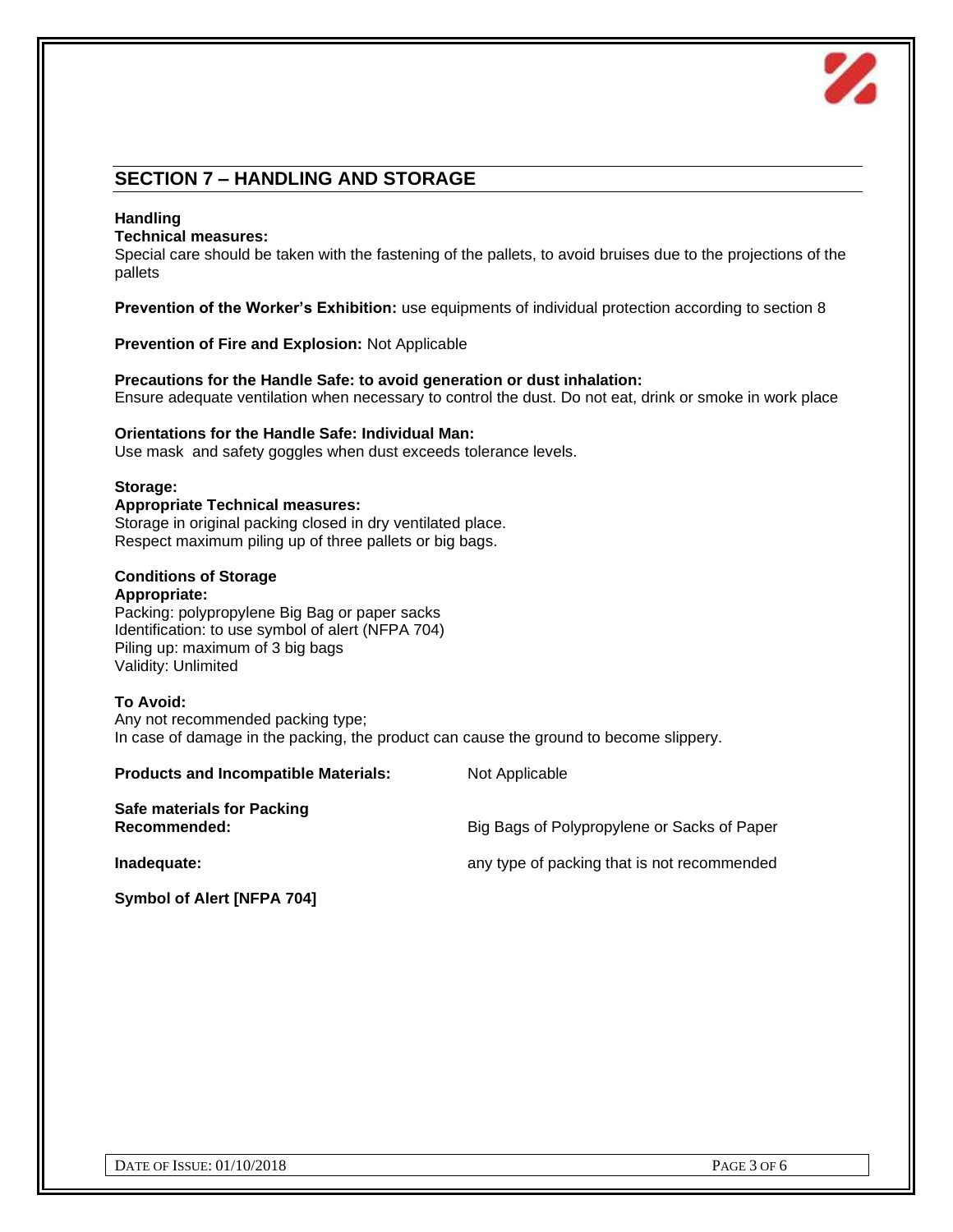

# **SECTION 8 – EXPOSURE CONTROLS AND PERSONAL PROTECTION**

Exposure Limits:

|   | Ingredients                  | <b>OSHA PEL</b>   | <b>ACGIH TLV</b>  |
|---|------------------------------|-------------------|-------------------|
|   |                              | mg/m <sup>3</sup> | mq/m <sup>3</sup> |
|   | Aluminium Oxide $a - A12O^3$ | 15 (Total)        | 10 (Total)        |
|   |                              | 5 (Respirable)    | 3 (Respirable)    |
| 2 | Hematite $a - Fe2O3$         | Unknown           | Unknown           |
| 3 | Meghemite $y - A1^2O^3$      | Unknown           | Unknown           |

Engineering Control: Not Applicable

Protective Equipment of Individual Protection

Respiratory: Mask for dust Hands Protection: Safety Gloves

Eyes Protection: Safety Glasses with side shields

Clothing Requirements: protective clothing is normally not necessary for foreseeable conditions of use

Special precautions: Not Applicable

Hygiene Measures: Normal practice

# **SECTION 9 – PHYSICAL AND CHEMICAL PROPERTIES**

| <b>Physical State:</b> | Solid            |
|------------------------|------------------|
| Appearance:            | <b>Black</b>     |
| Odor:                  | <b>Odourless</b> |
| PH:                    | Neutral          |

| Solubility (with indication of the solvents):<br>Water Solubility:<br>Sea/Water Solubility:<br><b>Alkaline Solubility:</b><br>Acid Solubility: | Insoluble at 20°C;<br>Insoluble at 20°C;<br>$*$ 1g of sample en 10 mL of NaOH 50% / 24 h / Temp. Set = $> 0.15$ ;<br>* 5g of sample in 100ml of 12HCl + 3%HF / 30min., Temp. $66^{\circ}$ C = > 6.50%. |
|------------------------------------------------------------------------------------------------------------------------------------------------|--------------------------------------------------------------------------------------------------------------------------------------------------------------------------------------------------------|
| Specific Gravity (H2O=1):                                                                                                                      | $3.57$ g/cm $3$                                                                                                                                                                                        |
| <b>Bulk Density:</b>                                                                                                                           | $1.91$ g/cm3                                                                                                                                                                                           |
| Boiling Point:                                                                                                                                 | Not Applicable                                                                                                                                                                                         |
| Melting Point:                                                                                                                                 | Not Applicable                                                                                                                                                                                         |

% Volatile by: Not Applicable Evaporate Rate: Not Applicable Vapor Density (Air=1): Not Applicable

Vapor Pressure (mm Hg): Not Applicable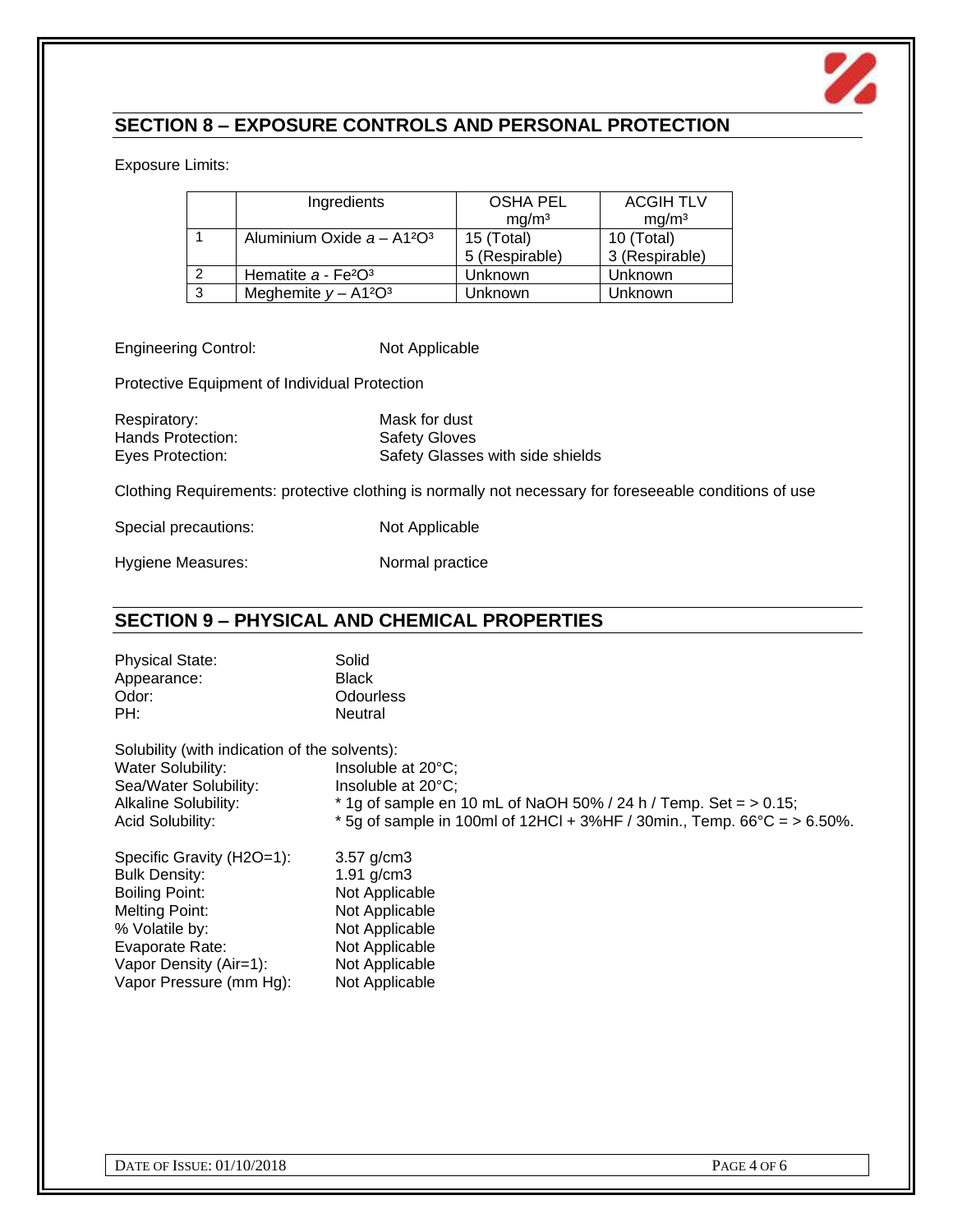

# **SECTION 10 – STABILITY AND REACTIVITY**

- **Reactivity / Incompatibility:** Not Applicable
- **Hazardous Decomposition Products:** Not Applicable
- **Hazardous Polymerization:** Not Applicable

# **SECTION 11 – TOXICOLOGICAL INFORMATION**

| Acute Effects:           |                                                                          |
|--------------------------|--------------------------------------------------------------------------|
| Eyes:                    | No hazard in normal industrial use                                       |
| Skin Contact:            | No hazard in normal industrial use                                       |
| Inhalation:              | No hazard in normal industrial use                                       |
| Ingestion:               | No hazard in normal industrial use                                       |
| <b>Chronic Exposure:</b> | This product should be considered non-hazardous and has no known chronic |
| effects                  |                                                                          |
| Target Organs:           | No applicable                                                            |
| Carcinogenicity:         | No applicable                                                            |

# **SECTION 12 – ECOLOGICAL INFORMATION**

This product poses no significant environmental contamination impact during use, handling, and proper disposal

## **SECTION 13 – DISPOSAL CONSIDERATIONS**

Waste Disposal Methods: Waste disposal should be in accordance with existing Federal, State, and Local environmental regulations

# **SECTION 14 – TRANSPORT INFORMATION**

National and International regulations

| Terrestrial:                                             | Not Classified |
|----------------------------------------------------------|----------------|
| Fluvial:                                                 | Not Classified |
| Marine:                                                  | Not Classified |
| Aerial:                                                  | Not Classified |
| U. S. Department of Transportation [DOT]: Not Classified |                |

# **SECTION 15 – REGULATORY INFORMATION**

Sara Hazard Category

| Immediate (Acute) Health Hazard: | Yes |
|----------------------------------|-----|
| Delayed (Chronic) Health Hazard: | N٥  |
| Fire Hazard:                     | No  |
| <b>Reactivity Hazard:</b>        | No  |
| Sudden Release of Pressure:      | N٥  |

**Stability: Stable - This product is stable in the storage conditions and the** handle in the section 7